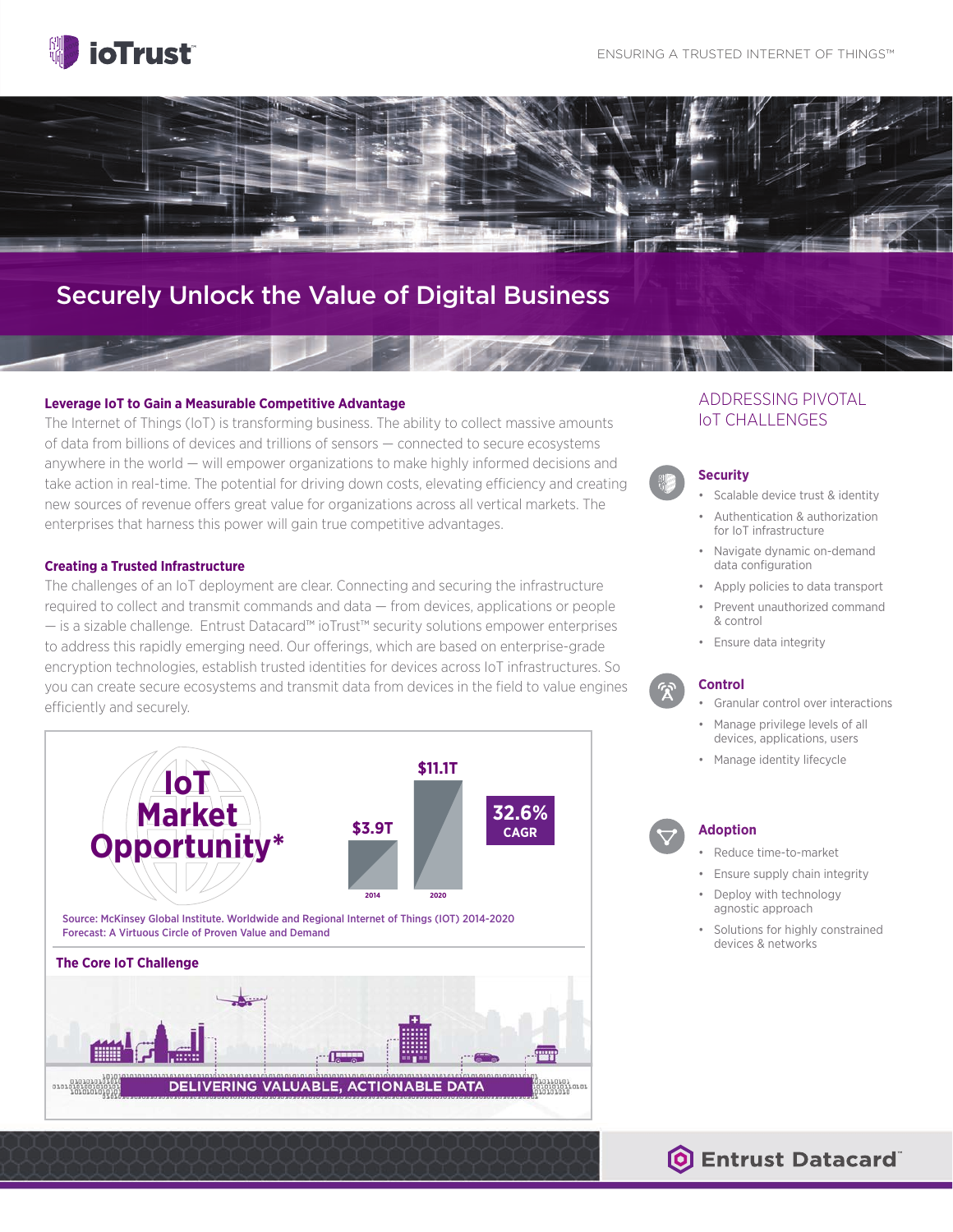## **ADDRESSING IoT CHALLENGES & RISKS**

## **OUR SOLUTION FOR A TRUSTED INTERNET OF THINGS**

Realizing your IoT vision begins with securing your infrastructure. ioTrust security solutions unlock business value by enabling secure access to IoT data. Our solutions leverage decades of expertise in cryptography, embedded systems and trusted infrastructures to ensure the right security level for every device, application, system and user. We ensure that data is usable only by authorized devices, applications and users. This allows you to create trusted IoT ecosystems and safeguard the flow of data across your infrastructure. Our solutions also accelerate adoption of IoT into your enterprise architecture. With Entrust Datacard, you gain the trust to put your data to work.

**Establish a root of trust leveraging PKI and cryptographic technology**

**Establish and securely manage authentication and authorization capabilities**

# **10100101011010 10100101011010 10100101011010 10100101011010**

**Create a trusted infrastructure for the secure flow of your data**

**Leverage data to drive efficiencies and create new revenue streams**

### **CREATE A TRUSTED ECOSYSTEM**

#### Keep untrusted devices off your network

Entrust Datacard is uniquely capable of identifying and authenticating your ecosystem of devices, applications and users. By establishing a trusted identity in each device — including those on the very edge of your infrastructure — untrusted devices are prevented from communicating on your network.

#### Easily adapt with hardware and platform-agnostic security

We apply our experience in working with a diverse array of embedded systems — from ATMs to smart cards to smart meters — to ensure exceptional IoT security. Our manufacturer-agnostic solutions adapt to a broad range of device capabilities, allowing you to manage a diverse portfolio of devices. Our expertise also helps avoid conflicts of interest in similar capabilities tied to device manufacturers.

#### Future-proof your solution

Given the rapid advance of technology, it's critical that your devices and infrastructure can be updated to capitalize on new capabilities and changing security requirements. Through the use of a secured remote channel, we enable on-demand upgrades and updates of security, data model and other features.

#### Take command by retaining control

Because all devices on your network do not play the same role, you must define the level of privilege for each one. We ensure devices on your network perform only authorized actions by defining the scope of command execution and data access, and by enforcing the principle of least-privilege.

## **SECURE OUTCOMES FROM A CONNECTED ECOSYSTEM**

#### Know your data is secure on the device and in transit

In order to safeguard your data from attack, we secure it on the device, as well as during transit to your chosen business applications and engines.

#### Ensure the right security level for the right device

We use cryptographic protection and enforce strong authorization requirements to ensure that any data moving through your system is usable only by things, systems and users with proper privileges.

#### Meet compliance and privacy requirements

In the unlikely event data is captured by unauthorized actors in transit, our enterprise-grade encryption technologies render it unintelligible, ensuring that compliance and privacy requirements are still met.

#### Ensure access to only trusted sources

Retaining absolute command and control over your devices is paramount. We cryptographically enforce control over your network by ensuring devices act only on commands from trusted sources and within the proper context.

#### Establish security for legacy data sources

A comprehensive security strategy must encompass data generated by legacy devices and other data sources. We deliver a uniform IoT security model for ingesting, integrating and enforcing security for data generated by legacy systems.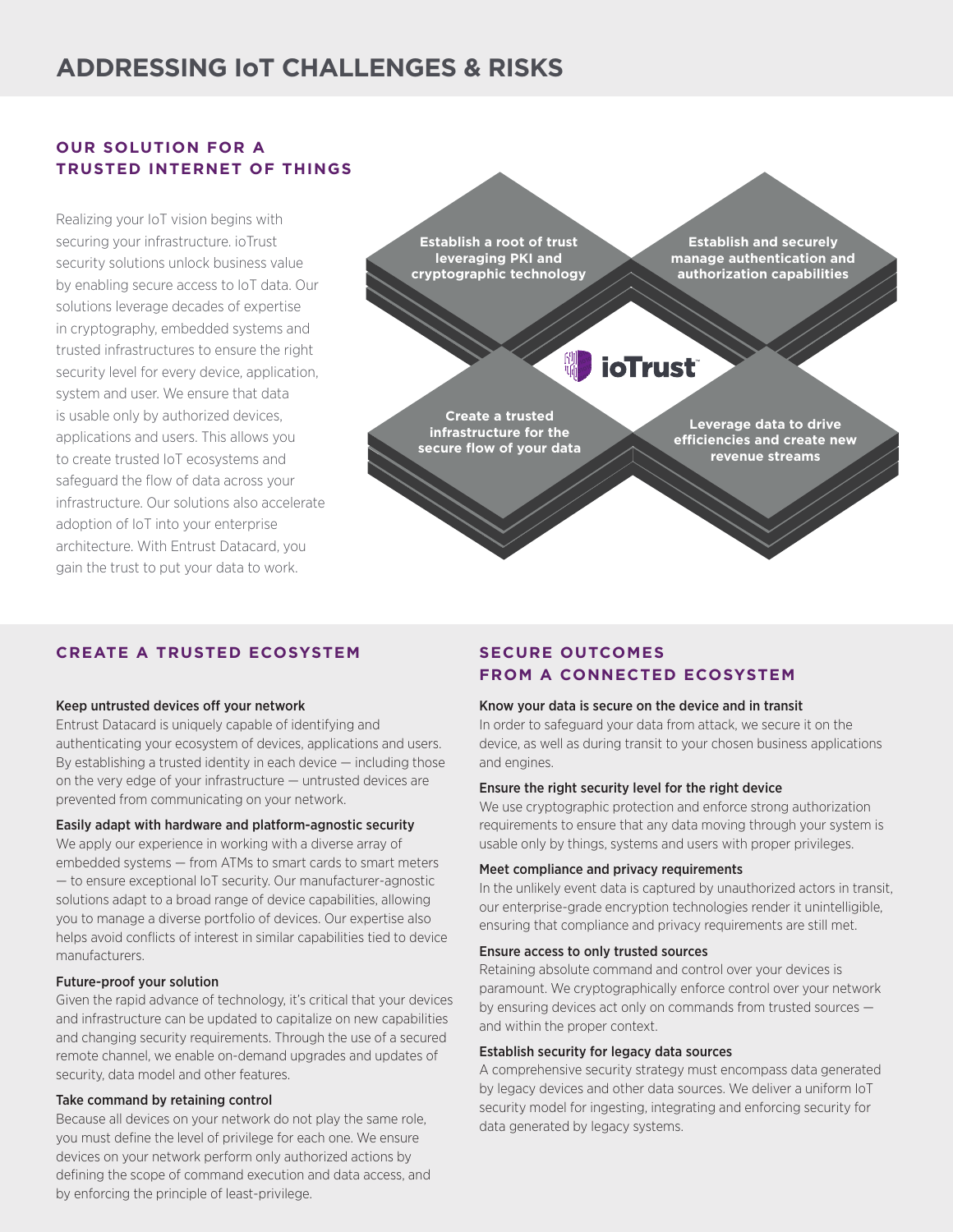## **ioTrust BY ENTRUST DATACARD**



## **TIERED OFFERING ALIGNS WITH THE SECURITY & ENABLEMENT NEEDS OF BOTH MANUFACTURING & OPERATIONS**

ioTrust security solutions from Entrust Datacard are tiered offerings designed to address the concerns of two major segments of the market.

#### **Device Manufacturers**

**ioTrust Identity Issuance:** Identity issuance is the mechanism for establishing root of trust. Our solutions leverage PKI and cryptographic capabilities to help manufacturers embed trusted identities on their devices. Embedding trusted identities at the time of manufacture is a critical step to achieving "Secure by Design" considerations that are foundational to IoT success.

#### **Device Operators**

**ioTrust Identity Management:** Authentication, authorization and bi-directional data flow capabilities help operators improve the operationalization of devices into their connected ecosystems.

**ioTrust Identity & Data Security:** Identity and data security bring security and create trust in integrated platforms for customers who are looking to monetize their digital outcomes. This requires scalable security policy management of the relationships between devices, applications and users.

## SOLUTIONS FOR A RANGE OF VERTICAL MARKETS

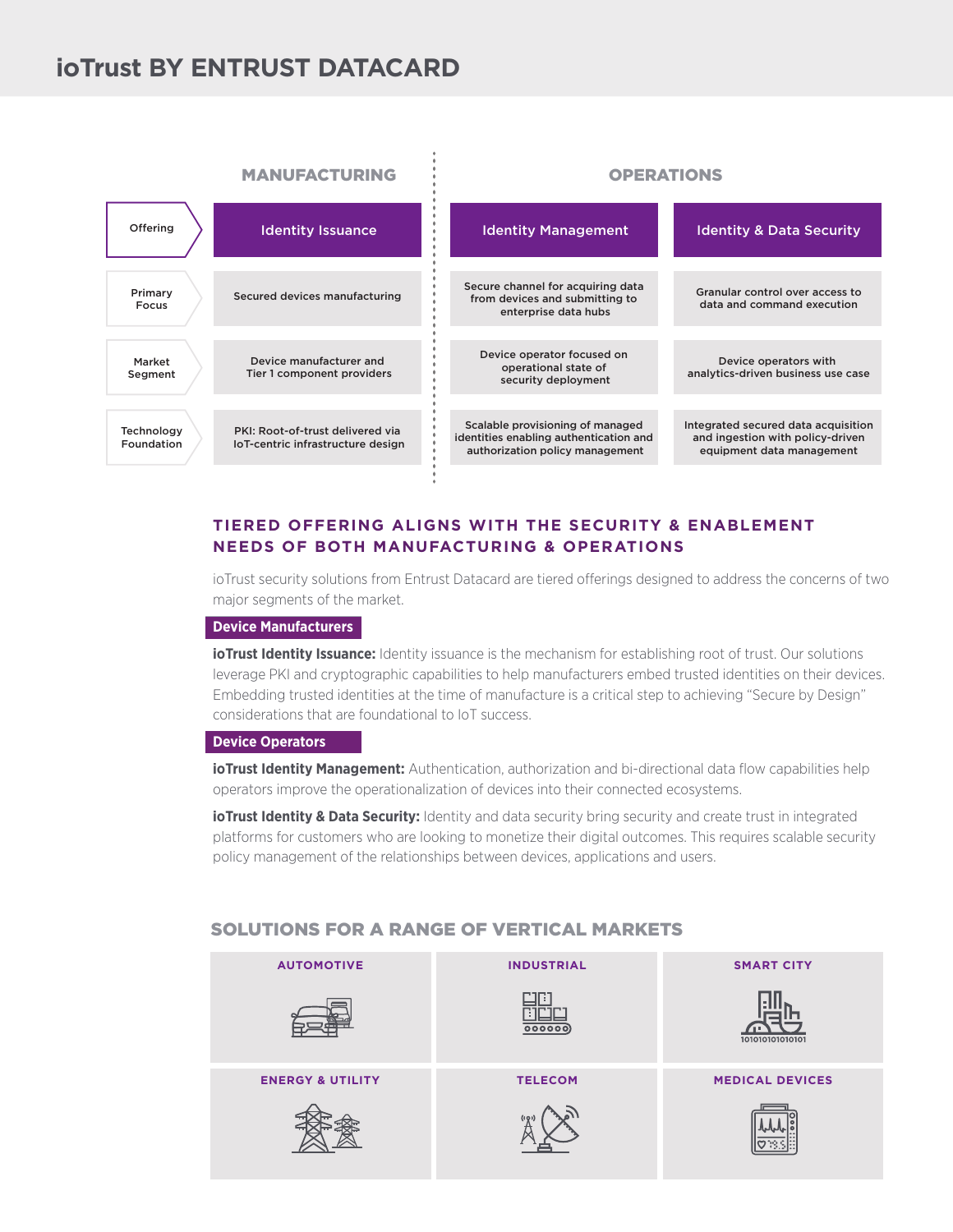## **OUR IoT SOLUTION PORTFOLIO**



## **LEVERAGE YOUR ENTERPRISE INFRASTRUCTURE**

#### Operationalize your devices whenever you're ready

Our solutions make future device integration seamless. We enable companies to build in trust anchors during manufacturing, along with device information, which can be operationalized when devices are added onto a network  $-$  or when the infrastructure is ready to take advantage of the security and data capabilities built in to the device.

#### Establish secure services quickly

Combine your devices and services with our security. Device manufacturers who partner with us can quickly establish secure services based on the trust we enable in those devices.

#### Trust your devices throughout their lifecycle

We provide total security and trust support for your device — at the place of manufacture and throughout their entire operational lives.

#### Never be locked-in

With ioTrust security solutions, you're not locked into one level of entitlement. You'll only pay for services you consume.

#### Connect to any back-end system

Whatever the final destination of your data, we ensure it arrives securely by plugging into your enterprise data hubs, decision points, cloud services or related security services.

#### **KEY FEATURES**

#### **Self-Service Platform**

Policy Management Monitoring & Reporting Audit & Compliance\* Edge Analytics Integration\* Subscription Management Entitlement Management Usage Metering

#### **Supported Connectivity & Protocols**

Wi-Fi, 2G/3G/4G/LTE Ethernet ZigBee USB RS-232/485 RFID Bluetooth Industrial Ethernet MQTT, AMQP, CoAP, REST

#### **Device Management**

Enrollment & Provisioning Device Supply Chain Control Equipment Data Model & Policy Enforcement

#### **Device Security**

Authentication & Authorization

Credential Management

Application Code Signing\* Certificate Lifecycle

Management

#### **Data Security**

Secure Transport & Data Encryption Filtering & Aggregation\*

\* Future release

## **REALIZE BUSINESS VALUE**

#### Reduce time-to-market

Start benefiting from the value of your data without delay. Our solutions allow you to quickly recognize trusted devices and operationalize them onto your network. You get up and running securely, deliver data quickly, and consistently reduce your total cost of ownership.

#### Ensure supply chain integrity

Get visibility into the entire security history of the product, from device manufacture through its entire released lifecycle. Not only is supply chain integrity enabled, but data may be used to speed activation within your operations.

#### Get your devices into the IoT market quickly

By partnering with Entrust Datacard, your customers can be assured that once your devices are in an operational environment, they may be quickly and securely connected to the network infrastructure.

#### Deploy with any connectivity approach

Our solutions support all major connectivity methods: Wi-Fi, 2G/3G/4G/LTE, Ethernet, ZigBee, USB, RS-232/485, Bluetooth, Industrial Ethernet, and RFID.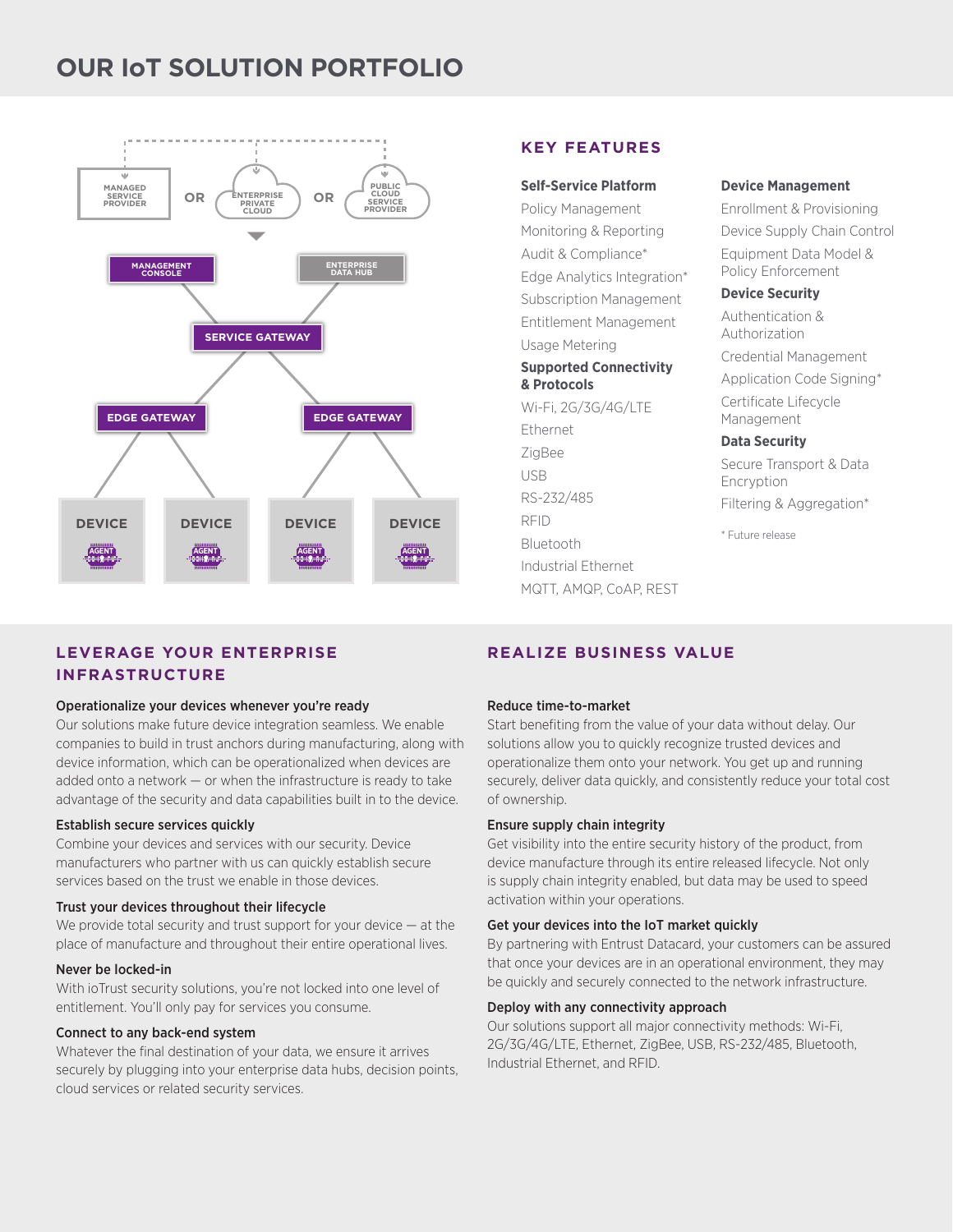## **IDENTITY ISSUANCE ADDRESS THE CHALLENGE OF IDENTITY ISSUANCE**

You want to consistently provide added value to your products and bring devices to market faster and more securely — while increasing supply chain visibility. This means you must accelerate provisioning of trusted identities for new products in order to optimize time-to-market. This will allow products to be validated as authentic by other manufacturers.

#### **BENEFITS OF THE ioTRUST SOLUTION HOW ioTRUST ADDRESSES THE CHALLENGE**

- Provide the ability to establish a trusted identity for every device during the manufacturing process.
- Create a foundation of trust that enables device ownership federation and the ability to validate device authenticity.
- Leverage identity issuance for improved manufacturing scalability — on-demand and bulk-issuance as needed.
- Provide value through a deployment model (on-premises or cloud-based) that meets changing manufacturing needs.

## Secure by Design. We help you establish trusted identities for devices as they are manufactured, so they can be integrated with broader IoT ecosystems — which helps drive demand.

Accelerate Enrollment. We provide you with the ability to extend trust and enable on-demand enrollment at multiple points in the supply chain.

Trusted Devices from the Beginning. ioTrust security solutions offer the ability to extend value to your customers with pre-provisioned identities in your components.

## **IDENTITY MANAGEMENT ADDRESS THE CHALLENGE OF SECURE EXCHANGES BETWEEN DEVICES**

You want to operationalize devices into your ecosystem to safeguard access to critical systems and ensure integrity of data. Scalability is achieved by leveraging the secure identity lifecycle that can begin early in the supply chain or post-manufacture. After scalable enrollment, devices, applications and people can securely identify themselves, enabling strong authentication and authorization, which is managed from a dedicated console. This secure ecosystem gives you full visibility into the operational environment, including how individual parts interact from the sensor level to the enterprise data hub.

## **HOW ioTRUST ADDRESSES THE CHALLENGE**

- Secure the interaction of people, applications and things in the connected ecosystem by leveraging trusted identities.
- Managed identities have the advantage of having a defined lifecycle, including revocation and replacement. Mitigate risk without risking uptime and reliability.
- Ensure data moving through the system is only usable by authorized people, applications and devices.
- Prevent unauthorized users, applications and devices from accessing or controlling critical environments.

## **BENEFITS OF THE ioTRUST SOLUTION**

Secure by Design. Provide secure device and data access through authentication of devices, applications and users.

Enforce Privileges. Provide rule-based authorization and keep untrusted devices off your environment.

Increase Supply Chain Visibility. With a solution able to extend trust into devices throughout the entire product lifecycle.

Avoid Lock-In. Choose a security solution that works with your existing systems, or your new operational design, working with multiple protocols.

## **IDENTITY & DATA SECURITY ADDRESS THE CHALLENGE OF MANAGING GRANULAR CONTROL OVER ACCESS, COMMAND EXECUTION & DATA**

You want to leverage IoT strategies to enhance service offerings, improve user experiences and enable new business models. Your investments in technology should help you realize IoT value by securely delivering on the promise of connectivity and automation.

## **HOW ioTRUST ADDRESSES THE CHALLENGE**

True operational scalability means managing the complexity associated with the increased number of relationships between devices, applications and users. Take granular control of the policy definitions that will enable secure interactions within your operational environment, as well as the integrity of the associated data. Realize the full value of IoT by securely delivering on the promise of connectivity and automation.

## **BENEFITS OF THE ioTRUST SOLUTION**

Secure by Design. Leverage the unbroken chain of trust that began in the supply chain, allowing scalable deployments.

Leverage Analytics. Data filtering, aggregation and integration with edge analytics.

Improve Service Delivery. Implement over-the-air strategies for updates and enhanced user experience.

**Extending Trust.** Securely interact with third parties.